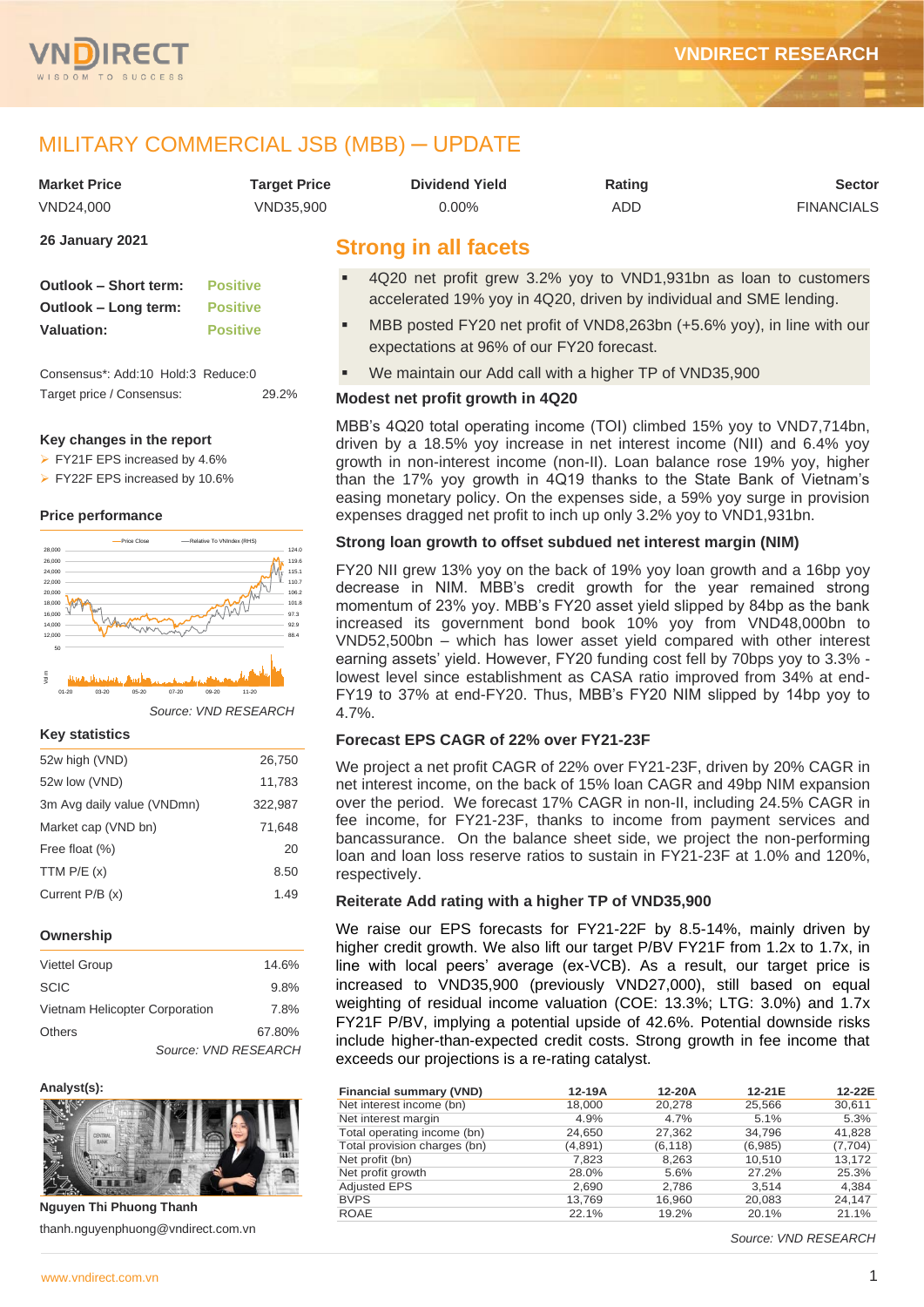

# **FY20 RESULTS: IN LINE WITH OUR FORECASTS**

#### **Figure 1: FY20 results summary (VNDbn, otherwise noted)**

| <b>Profit &amp; Loss</b><br>statement | 4Q20    | 4Q19            | vov%        | 3Q20    | qoq%             | <b>FY20</b> | <b>FY19</b>     |       | <b>VND</b><br>FY20F | % of VND        | yoy% forecasts forecasts Comments                                                                                                                                                    |
|---------------------------------------|---------|-----------------|-------------|---------|------------------|-------------|-----------------|-------|---------------------|-----------------|--------------------------------------------------------------------------------------------------------------------------------------------------------------------------------------|
| Net interest income                   | 5.794   | 4,889           | 18.5%       | 5.165   | 12.2%            | 20,278      | 18,000          | 12.7% | 20,120              |                 | 100.8% In line with our forecasts.                                                                                                                                                   |
| Non-interest income                   | 1.920   | 1.804           | 6.4%        | 1.571   | 22.3%            | 7.084       | 6.650           | 6.5%  | 8.286               |                 | Below our forecasts as bad debt collecting activities<br>has been squeezed during the prevailing economic<br>85.5% headwinds.                                                        |
| Operating revenue                     | 7.714   | 6,693           | 15.3%       | 6.735   | 14.5%            | 27,362      | 24,650          | 11.0% | 28,406              | 96.3%           |                                                                                                                                                                                      |
| Operating expenses                    | (3.235) | (3.059)         | 5.7%        | (2,836) | 14.1%            | (10.555)    | (9, 724)        | 8.6%  | (11.646)            |                 | Below our forecasts as CIR dropped to 38.5% in<br>FY20, lower than our forecast of 41% due to curbing<br>opex at the subsidiaries, given the prevailing<br>90.6% economic headwinds. |
| Pre-provision profit                  | 4.479   |                 | 3.634 23.3% | 3.899   | 14.9%            | 16.807      | 14.927          | 12.6% | 16.760              | 100.3%          |                                                                                                                                                                                      |
|                                       |         |                 |             |         |                  |             |                 |       |                     |                 | Higher than our forecast as MBB increased its loan<br>loss reserve ratio to 134%, highest in the bank's                                                                              |
| <b>Provision expenses</b>             | (1,925) | $(1,214)$ 58.5% |             |         | (884) 117.9%     | (6, 118)    | $(4,891)$ 25.1% |       | (5,624)             | 108.8% history. |                                                                                                                                                                                      |
| Pre-tax profit                        | 2,554   | 2.420           | 5.6%        |         | $3.015 - 15.3\%$ | 10.688      | 10.036          | 6.5%  | 11,135              | 96.0%           |                                                                                                                                                                                      |
| Net profit                            | 1.931   | 1.870           | 3.2%        | 2.357   | $-18.1%$         | 8.263       | 7.823           | 5.6%  | 8.641               |                 | 95.6% In line with our forecasts.                                                                                                                                                    |

Source: VNDIRECT RESEARCH, COMPANY REPORTS

### **Figure 2: MBB's key ratios by quarters**

|                                     | 3Q18    | 4Q18    | <b>1Q19</b> | <b>2Q19</b> | 3Q19    | 4Q19    | <b>1Q20</b> | <b>2Q20</b> | 3Q20    | 4Q20    |
|-------------------------------------|---------|---------|-------------|-------------|---------|---------|-------------|-------------|---------|---------|
| NII/Total Operating Income (TOI)    | 75.69%  | 72.67%  | 75.81%      | 71.37%      | 72.20%  | 73.04%  | 74.07%      | 70.34%      | 76.68%  | 75.11%  |
| Non-II/TOI                          | 24.31%  | 27.33%  | 24.19%      | 28.63%      | 27.80%  | 26.96%  | 25.93%      | 29.66%      | 23.32%  | 24.89%  |
| NIM (annualised)                    | 4.47%   | 4.53%   | 4.68%       | 4.70%       | 4.85%   | 4.89%   | 4.83%       | 4.71%       | 4.86%   | 4.73%   |
| Loan-to-deposit ratio (Circular 36) | 73.63%  | 73.66%  | 74.17%      | 72.77%      | 74.45%  | 74.19%  | 74.14%      | 76.04%      | 78.75%  | 72.22%  |
| <b>NPL</b>                          | .57%    | 1.33%   | 1.41%       | 1.26%       | 1.54%   | 1.16%   | 1.62%       | 1.37%       | 1.50%   | 1.07%   |
| Loan-Loss-Reserves (LLR)            | 105.95% | 112.29% | 96.49%      | 97.60%      | 102.73% | 110.47% | 97.56%      | 121.03%     | 118.88% | 134.07% |
| Credit cost (annualised)            | $.57\%$ | 1.52%   | 1.74%       | 2.08%       | 2.16%   | 2.10%   | 3.36%       | 2.59%       | 2.15%   | 2.54%   |
| ROAA (trailing 12M)                 | .59%    | 1.82%   | 1.85%       | 1.88%       | 1.98%   | 2.02%   | 1.94%       | 1.95%       | 1.99%   | 1.82%   |
| ROAE (trailing 12M)                 | 16.90%  | 20.22%  | 20.19%      | 21.83%      | 21.82%  | 22.15%  | 20.05%      | 20.70%      | 20.01%  | 19.24%  |

Source: VNDIRECT RESEARCH, COMPANY REPORTS

# **Modest growth in FY20 non-interest income**

FY20 non-II rose gradually by 6.5% yoy to VND7,084bn, driven by 21% growth in FX trading gain and a 49% increase in income from investment securities. During 4Q20, the bank offloaded 14% of its FI bond book vs end-FY19. FY20 net fee income increased slightly 12% yoy, mainly by strong bancassurance sales.

# **Further improvement on asset quality**

During 4Q20, the bank ramped up its provision expenses to VND1,925bn (+59% yoy). Thus, non-performing loan (NPL) ratio was well-managed at 1.1% at end-FY20, lower than the 1.2% level seen at end-FY19. Besides, its loanloss-reserves ratio also improved from 111% to 134% at end-FY20 – the highest ratio in five recent years. . At end-FY20, MBB's total restructured loans was c.VND3,000bn, equivalent to 1.0% of its gross loans.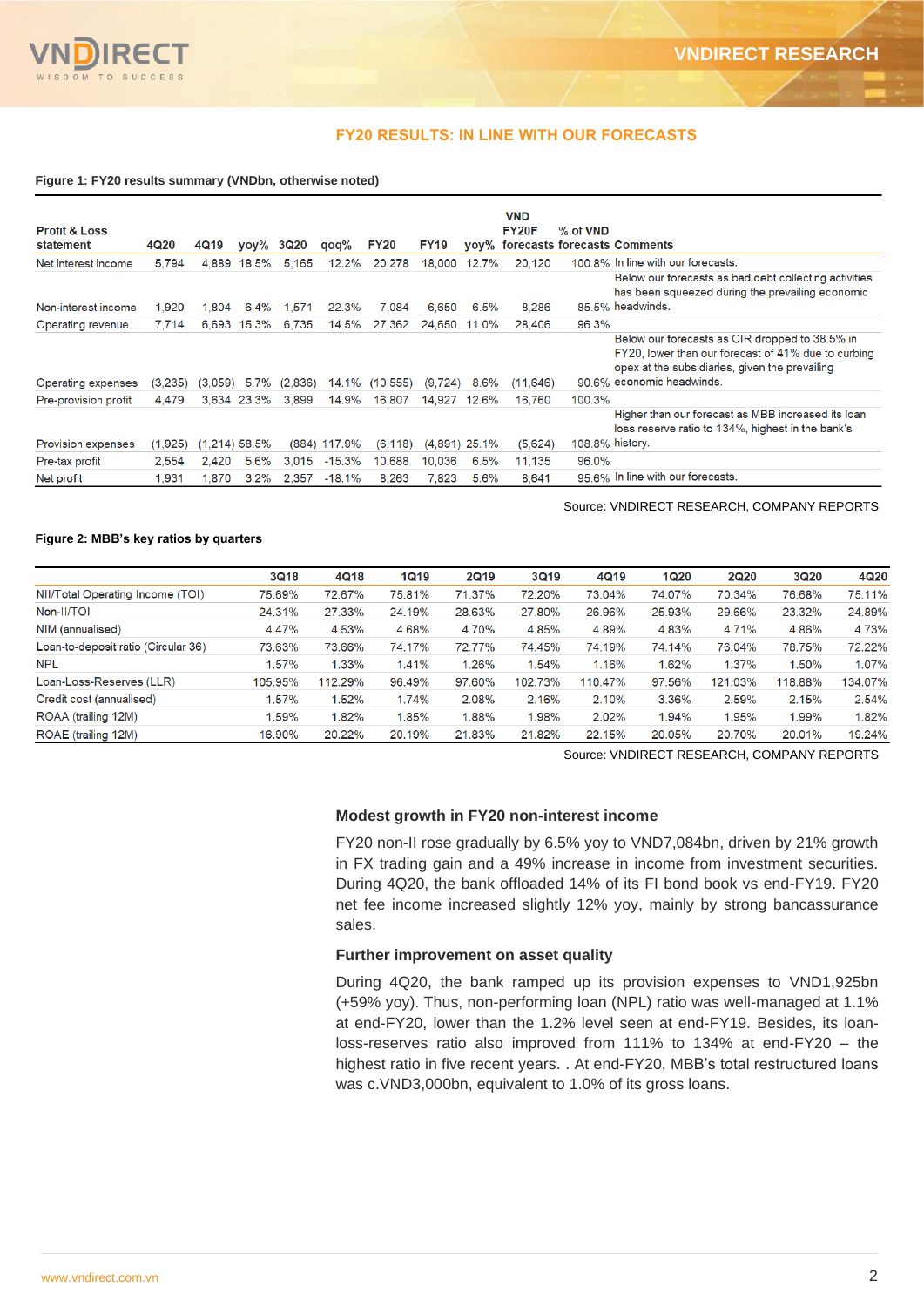

# **OUTLOOK: WE MADE AN UPWARD ADJUSTMENT BY 4.6 – 10.6% ON FY21-22F EARNINGS ON THE BACK OF HIGHER LOAN GROWTH FORECASTS**

#### **Figure 3: Earning revision (VND bn, unless otherwise noted)**

|                               | <b>Old forecasts</b> |           | <b>New forecasts</b> |           | Change  |         | <b>Comments</b>                                                                                                                                                                                                                                                                      |
|-------------------------------|----------------------|-----------|----------------------|-----------|---------|---------|--------------------------------------------------------------------------------------------------------------------------------------------------------------------------------------------------------------------------------------------------------------------------------------|
|                               | FY21F                | FY22F     | FY21F                | FY22F     | FY21F   | FY22F   |                                                                                                                                                                                                                                                                                      |
| Net Interest Income           | 23.091               | 27,113    | 25,566               | 30.611    | 10.7%   | 12.9%   | We increase our forecasts for net interest<br>income based on higher loan growth<br>assumptions from 14%/14% in FY21-22F to<br>17%/15%. The bank recorded an impressive<br>credit growth of 23% in FY20 and plans to<br>maintain a credit growth above 20% level in<br><b>FY21F.</b> |
| Non-Interest Income           | 10.047               | 11.840    | 9.230                | 11,217    | $-8.1%$ | $-5.3%$ | We slightly reduce our non-II growth as a<br>consequence of squeezing bad debt collecting<br>activities during the prevailing economics<br>headwinds                                                                                                                                 |
| Operating revenue             | 33,138               | 38,953    | 34,796               | 41.828    | 5.0%    | 7.4%    |                                                                                                                                                                                                                                                                                      |
| Operating expenses            | (13, 586)            | (15, 971) | (14, 266)            | (17, 150) | 5.0%    | 7.4%    | Higher operating expenses as a result of higher<br>operating revenue                                                                                                                                                                                                                 |
| Pre-provision profit          | 19,551               | 22,982    | 20,530               | 24,679    | 5.0%    | 7.4%    |                                                                                                                                                                                                                                                                                      |
| Provision expenses            | (6, 783)             | (7, 915)  | (6, 985)             | (7, 704)  | 3.0%    | $-2.7%$ |                                                                                                                                                                                                                                                                                      |
| Pre-tax profit                | 12,768               | 15,067    | 13,544               | 16,975    | 6.1%    | 12.7%   |                                                                                                                                                                                                                                                                                      |
| Tax expense                   | (2, 554)             | (3,013)   | (2,709)              | (3, 395)  | 6.1%    | 12.7%   |                                                                                                                                                                                                                                                                                      |
| Net profit                    | 9,908                | 12,054    | 10,510               | 13.172    | 6.1%    | 9.3%    |                                                                                                                                                                                                                                                                                      |
| No. of shares outstanding (m) | 2.773                | 2.773     | 2,812                | 2,824     | 1.4%    | 1.8%    |                                                                                                                                                                                                                                                                                      |
| EPS (VND/share)               | 3,359                | 3,963     | 3,514                | 4,384     | 4.6%    | 10.6%   | Higher net profit forecasts are mainly driven by<br>higher loan growth.                                                                                                                                                                                                              |

Source: VNDIRECT RESEARCH, COMPANY REPORTS

# **VALUATION**

# **Reiterate ADD rating with a higher TP of VND35,900**

We reiterate Add rating with higher TP of VND35,900 on higher net profit forecast and and higher target P/BV to reflect a sharp re-rating in banking sector. At the current price, MBB is trading at 1.2x FY21F P/BV, 29% lower than regional peers' average FY21F P/BV. We upgrade our target P/BV from 1.2x to 1.7x, which is the regional peers' average FY21F P/BV. We believe MBB deserves to trade in line with local peers' average P/BV of 1.7x (ex-VCB), given its strong foundation to grow retail banking with low funding costs, prudent risk management, sufficient capital buffers and a large partnership ecosystem. As a result, our target price is increased to VND35,900 (previously VND27,000), still based on equal weighting of residual income valuation (COE: 13.3%; LTG: 3.0%) and 1.7x FY21F P/BV, implying a potential upside of 49.6%.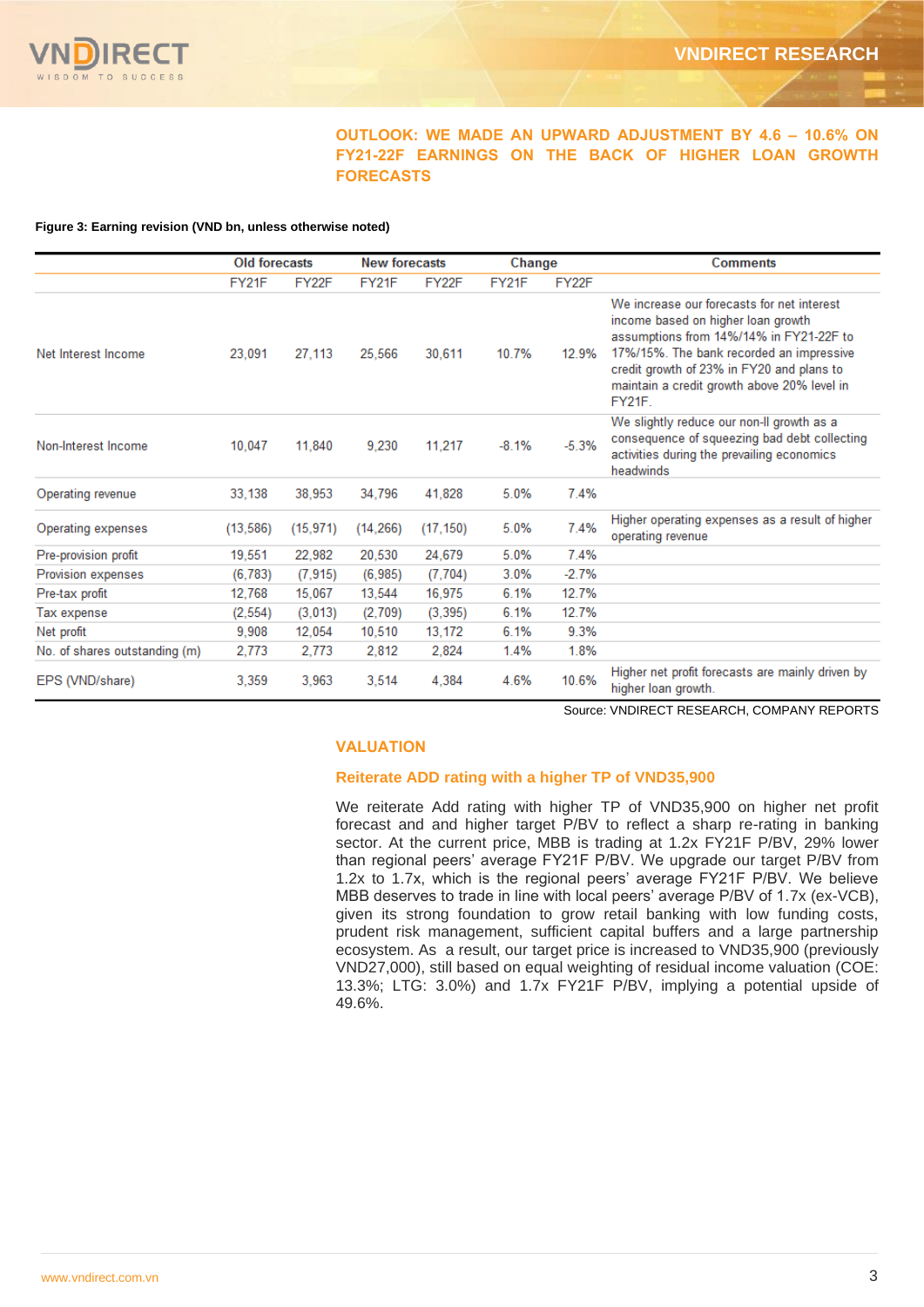

#### **Figure 4: Key assumptions of residual income valuation, based on our estimates**

| <b>Key assumptions</b>       | 2020E   | 2021E | 2022E | 2023E |       | 2025E Terminal |
|------------------------------|---------|-------|-------|-------|-------|----------------|
| <b>Risk free rate</b>        | 3.0%    | 3.0%  | 3.0%  | 3.0%  | 3.0%  | 3.0%           |
| Equity risk premium          | 11.0%   | 11.0% | 11.0% | 11.0% | 11.0% | 11.0%          |
| <b>Beta</b>                  | 1.05    | 1.05  | 1.05  | 1.05  | 1.05  | 1.05           |
| Cost of equity               | 14.6%   | 14.6% | 14.6% | 14.6% | 14.6% | 14.6%          |
| Long-term growth rate        |         |       |       |       |       | 3.0%           |
| (in VND bn, otherwise noted) |         |       |       |       |       |                |
| Opening shareholder's equity | 47.907  |       |       |       |       |                |
| PV of RI (5 years)           | 17,448  |       |       |       |       |                |
| PV of Terminal value         | 40.924  |       |       |       |       |                |
| <b>Implied EV</b>            | 106,278 |       |       |       |       |                |
| No.of o/s shares             | 2,824   |       |       |       |       |                |
| Implied value per share      | 37,629  |       |       |       |       |                |

Source: VNDIRECT RESEARCH, COMPANY REPORTS

# **Figure 5: Target price calculation, based on our estimates**

| Approach                           | Weight | <b>Fair value</b><br>(VND/share) | Contribution<br>(VND/share) |
|------------------------------------|--------|----------------------------------|-----------------------------|
| Residual income                    | 50%    | 37.629                           | 18.814                      |
| P/BV multiple (at 1.7x FY21F BVPS) | 50%    | 34,110                           | 17.055                      |
| Target price (VND/share)           |        |                                  | 35,870                      |
| Target price (VND/share, rounded)  |        |                                  | 35,900                      |

Source: VNDIRECT RESEARCH, COMPANY REPORTS

#### **Figure 5: Regional sector comparison (price as of 25 January 2021)**

| <b>Banks</b>                                          | <b>Bloomberg</b><br>Ticker | Reco<br>mmen<br>dation | <b>Closing</b><br>Price     | Target<br>Price | <b>Market</b><br>cap            | P/B(x) |     |      | PIE(x) | $3 - yr$<br>Forward<br><b>CAGR</b><br><b>EPS</b> | ROE % |       |                         | ROA % |
|-------------------------------------------------------|----------------------------|------------------------|-----------------------------|-----------------|---------------------------------|--------|-----|------|--------|--------------------------------------------------|-------|-------|-------------------------|-------|
|                                                       |                            |                        | (local curr.) (local curr.) |                 | (US\$m) FY21F FY22F FY21F FY22F |        |     |      |        | %                                                |       |       | FY21F FY22F FY21F FY22F |       |
| <b>China Merchants Bank</b>                           | 3968 HK                    | n/a                    | n/a                         | n/a             | 199,320                         | 1.9    | 1.7 | 13.2 | 11.7   | 10.2%                                            | 15.3% | 15.4% | 1.2%                    | 1.2%  |
| <b>Bank Mandiri</b>                                   | <b>BMRI IJ</b>             | n/a                    | n/a                         | n/a             | 23,818                          | 1.8    | 1.6 | 19.7 | 13.7   | 4.2%                                             | 8.8%  | 12.5% | 1.3%                    | 1.7%  |
| <b>BDO Unibank Inc.</b>                               | <b>BDO PM</b>              | n/a                    | n/a                         | n/a             | 10,120                          | 1.3    | 1.2 | 18.1 | 14.9   | 0.4%                                             | 7.5%  | 8.5%  | 0.9%                    | 1.0%  |
| Vietcombank                                           | VCB VN                     | <b>HOLD</b>            | 102,500                     | 97,700          | 16,557                          | 3.3    | 2.8 | 19.4 | 15.3   | 12.3%                                            | 19.3% | 20.7% | 1.5%                    | 1.7%  |
| Techcombank                                           | <b>TCB VN</b>              | ADD                    | 35.800                      | 40.400          | 5.514                           | 1.7    | 1.5 | 11.3 | 9.8    | 14.6%                                            | 16.8% | 16.4% | 2.8%                    | 2.8%  |
| Vietnam Prosperity JSB                                | VPB VN                     | ADD                    | 35,900                      | 44,300          | 3,883                           | 1.5    | 1.2 | 8.4  | 7.5    | 14.3%                                            | 18.5% | 17.2% | 2.3%                    | 2.3%  |
| Asia Commercial JS<br><b>Bank</b>                     | ACB VN                     | <b>ADD</b>             | 28,100                      | 35,400          | 2.684                           | 1.8    | 1.5 | 9.1  | 7.8    | 12.8%                                            | 22.3% | 21.1% | 1.7%                    | 1.7%  |
| <b>Vietnam International</b><br><b>Bank</b>           | VIB VN                     | <b>HOLD</b>            | 34,150                      | 35,000          | 1.640                           | 1.8    | 1.5 | 8.0  | 6.9    | 9.7%                                             | 23.0% | 21.4% | 1.9%                    | 1.8%  |
| Lienvietpost Bank                                     | LPB VN                     | <b>HOLD</b>            | 14.300                      | 13,100          | 661                             | 0.9    | 0.8 | 7.5  | 5.8    | 14.5%                                            | 13.4% | 14.9% | 0.9%                    | 1.0%  |
| Average                                               |                            |                        |                             |                 |                                 | 1.8    | 1.5 | 12.7 | 10.4   | 10.3%                                            | 16.1% | 16.5% | 1.6%                    | 1.7%  |
| <b>Military Commercial</b><br><b>Joint Stock Bank</b> | <b>MBB VN</b>              | ADD                    | 24,000                      | 35,300          | 3,188                           | 1.2    | 1.0 | 6.5  | 5.3    | 13.4%                                            | 20.0% | 20.6% | 2.0%                    | 2.1%  |

Source: VNDIRECT RESEARCH, COMPANY REPORTS, BLOOMBERG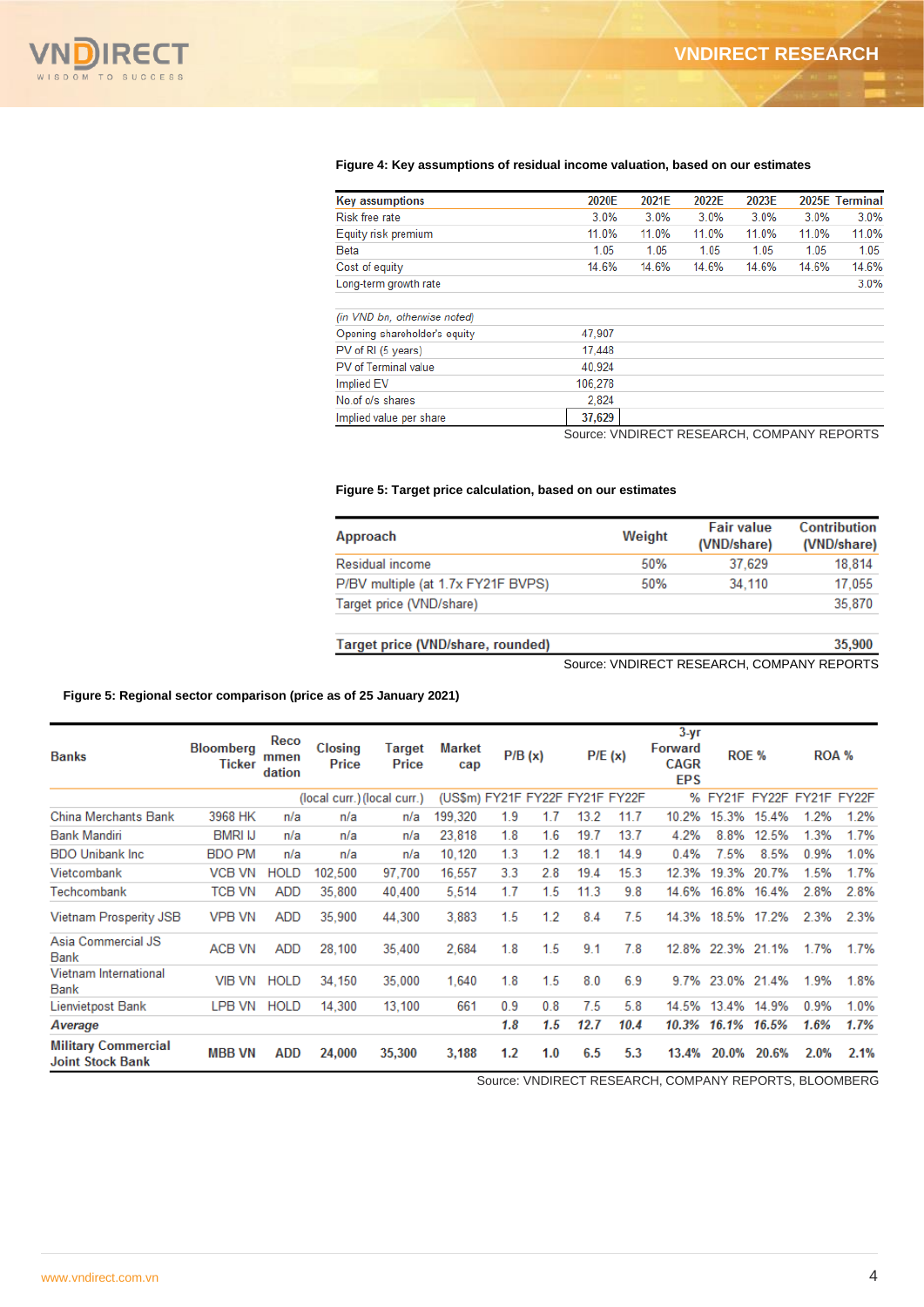# **VNDIRECT RESEARCH**



#### **Valuation**



#### **Income statement**

| (VNDbn)                        | 12-20A    | $12-21F$  | 12-22E    |
|--------------------------------|-----------|-----------|-----------|
| Net interest income            | 20,278    | 25,566    | 30,611    |
| Non interest income            | 7.084     | 9.230     | 11.217    |
| <b>Total operating income</b>  | 27,362    | 34,796    | 41,828    |
| Total operating costs          | (10, 555) | (14, 266) | (17, 150) |
| Pre-provision operating profit | 16,807    | 20,530    | 24,679    |
| <b>Total provision charges</b> | (6, 118)  | (6,985)   | (7,704)   |
| Income from associates & JVs   |           |           |           |
| Net other income               |           |           |           |
| Pre-tax profit                 | 10,688    | 13.544    | 16,975    |
| Tax expense                    | (2,082)   | (2,709)   | (3, 395)  |
| <b>Profit after tax</b>        | 8,606     | 10,836    | 13,580    |
| Minority interest              | (343)     | (325)     | (407)     |
| Net profit                     | 8,263     | 10,510    | 13,172    |

#### **Balance sheet**

| (VNDbn)                                | 12-20A  | 12-21E  | 12-22E   |
|----------------------------------------|---------|---------|----------|
| Gross loans to customers               | 298,297 | 349,008 | 401,359  |
| Loans to banks                         | 47,889  | 52,678  | 57,945   |
| Total gross loans                      | 346,186 | 401,685 | 459,304  |
| Securities - total                     | 103,235 | 120,569 | 138,484  |
| Other interest earning assets          | 17,334  | 19,067  | 20,974   |
| <b>Total gross IEAs</b>                | 466,754 | 541,321 | 618,762  |
| <b>Total provisions</b>                | (4,790) | (4,652) | (5, 315) |
| <b>Net loans to customers</b>          | 293,943 | 344,765 | 396,514  |
| <b>Total net IEAs</b>                  | 461,964 | 536,669 | 613,447  |
| Cash and deposits                      | 3,109   | 3,327   | 3,560    |
| <b>Total investments</b>               | 1,133   | 1,212   | 1,297    |
| Other assets                           | 28,776  | 30,790  | 32,945   |
| <b>Total non-IEAs</b>                  | 33,018  | 35,329  | 37,802   |
| <b>Total assets</b>                    | 494,982 | 571,999 | 651,249  |
| <b>Customer deposits</b>               | 310,960 | 357,604 | 405,881  |
| Cds outstanding                        | 50,924  | 56,016  | 61,618   |
| Customer interest-bearing liabilities  | 361,884 | 413,620 | 467,499  |
| <b>Bank deposits</b>                   | 50,892  | 55,981  | 61,579   |
| <b>Broad deposits</b>                  | 412,776 | 469,601 | 529,078  |
| Other interest-bearing liabilities     | 207     | 207     | 207      |
| <b>Total IBLs</b>                      | 412,983 | 469,809 | 529,285  |
| Deferred tax liability                 |         |         |          |
| Other non-interest bearing liabilities | 31,900  | 42,950  | 50,839   |
| <b>Total non-IBLs</b>                  | 31,900  | 42,950  | 50,839   |
| <b>Total liabilities</b>               | 444,883 | 512,758 | 580,124  |
| Share capital                          | 27,988  | 28,244  | 28,244   |
| Additional paid-in capital             | 1,303   | 1,303   | 1,303    |
| <b>Treasury shares</b>                 | (564)   | (564)   | (564)    |
| Retained earnings reserve              | 12,956  | 21,516  | 32,993   |
| Other reserves                         | 6,225   | 6,225   | 6,225    |
| <b>Shareholders' equity</b>            | 47,907  | 56,722  | 68,200   |
| Minority interest                      | 2,193   | 2,518   | 2,925    |
| <b>Total equity</b>                    | 50,099  | 59,240  | 71,126   |
| <b>Total liabilities &amp; equity</b>  | 494,982 | 571,999 | 651,249  |



| 12-20A   | 12-21E | 12-22E |
|----------|--------|--------|
|          |        |        |
| 14.0%    | 15.0%  | 13.5%  |
| 19.2%    | 17.0%  | 15.0%  |
| 12.7%    | 26.1%  | 19.7%  |
| 12.6%    | 22.2%  | 20.2%  |
| 5.6%     | 27.2%  | 25.3%  |
| 19.1%    | 16.2%  | 14.3%  |
|          |        |        |
| 2,963    | 3.738  | 4,664  |
| 16,960   | 20.083 | 24,147 |
| $\Omega$ | 600    | 600    |
| 3.6%     | 26.1%  | 24.8%  |
|          |        |        |

#### **Key ratios**

|                                   | 12-20A  | 12-21E     | 12-22E     |
|-----------------------------------|---------|------------|------------|
| Net interest margin               | 4.7%    | 5.1%       | 5.3%       |
| Cost-income ratio                 | (38.6%) | $(41.0\%)$ | $(41.0\%)$ |
| Reported NPLs / gross cust loans  | 1.1%    | 0.9%       | 0.9%       |
| Reported NPLs / net cust loans    | 1.1%    | 1.0%       | 0.9%       |
| GP charge / average cust loans    | 2.2%    | 2.2%       | 2.1%       |
| <b>Total CAR</b>                  | 10.2%   | 10.1%      | 10.3%      |
| Loan deposit ratio                | 82.4%   | 84.4%      | 85.9%      |
| <b>Margins and spreads</b>        |         |            |            |
| Return on IEAs                    | 7.6%    | 8.4%       | 8.6%       |
| Cost of funds                     | 3.3%    | 3.8%       | 3.8%       |
| Interest return on average assets | 4.5%    | 4.8%       | 5.0%       |
| <b>ROAE</b>                       | 19.2%   | 20.1%      | 21.1%      |